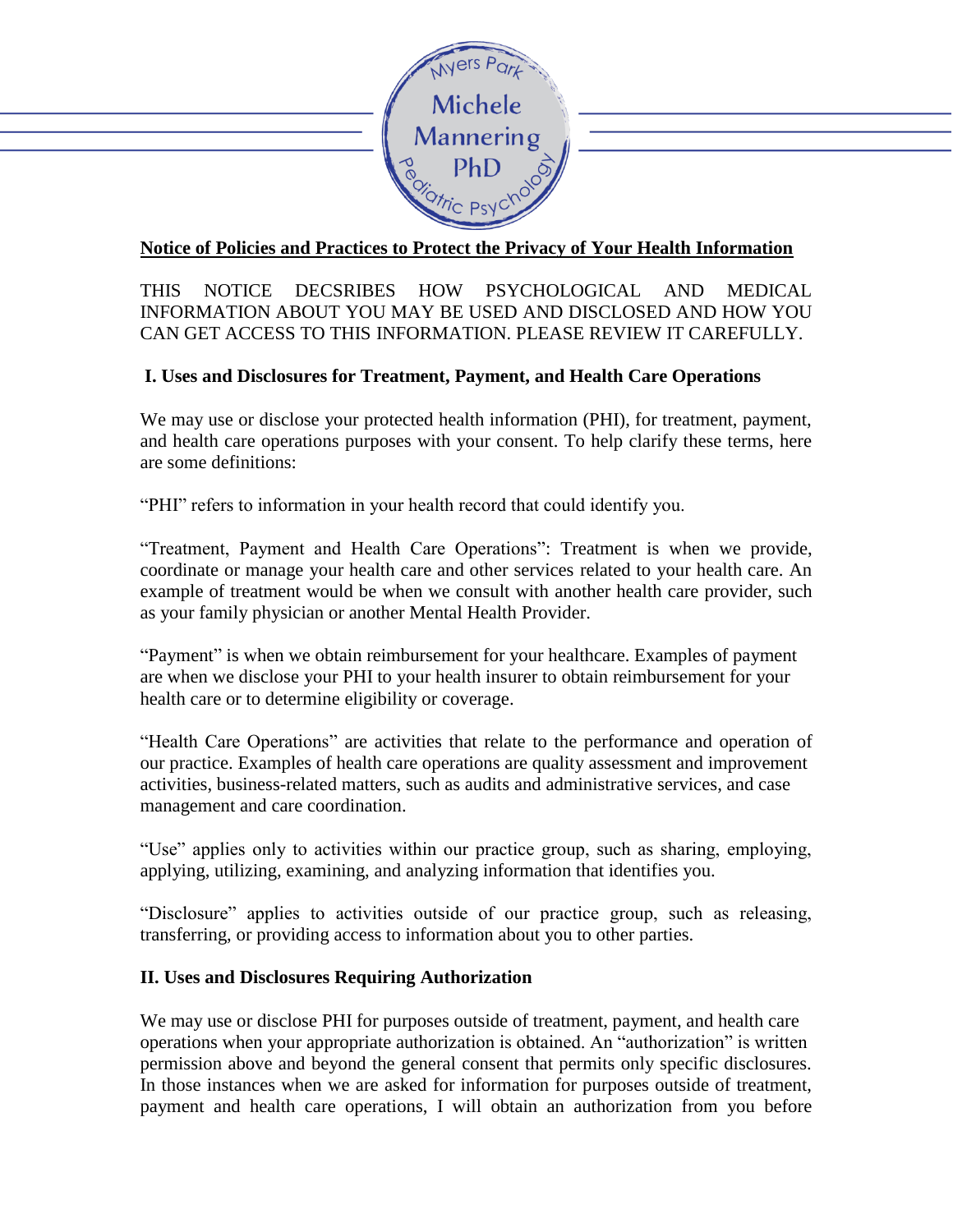

releasing this information. We will also need to obtain an authorization before releasing your psychotherapy notes. "Psychotherapy notes" are notes we may have made about our conversation during a private, group, joint, or family counseling session, which we have kept separate from the rest of your record. These notes are given a greater degree of protection than PHI. You may revoke all such authorizations (of PHI or psychotherapy notes) at any time, provided each revocation is in writing. You may not revoke an authorization to the extent that (1) we have relied on that authorization; or (2) if the authorization was obtained as a condition of obtaining insurance coverage, and the law provides the insurer the right to contest the claim under the policy.

#### **III. Uses and Disclosures with Neither Consent nor Authorization**

We may use or disclose PHI without your consent or authorization in the following circumstances:

**Child Abuse:** If in our professional capacity, have reasonable cause to believe that a minor child is suffering physical or emotional injury resulting from abuse inflicted upon him or her which causes harm or substantial risk of harm to the child's health or welfare (including sexual abuse), or from neglect, including malnutrition, we must immediately report such condition to the North Carolina Department of Social Services.

**Adult and Domestic Abuse**: If we have reasonable cause to believe that an elderly person (age 60 or older) is suffering from or has died as a result of abuse, we must immediately make a report to the North Carolina Department of Elder Affairs.

Health Oversight: The Board of Registration of Psychologists and the Board or Registration of Medicine (or other body governing the licensure of our mental health provider) has the power, when necessary, to subpoena relevant records should your clinician be the focus of an inquiry.

**Judicial or Administrative Proceedings**: If you are involved in a court proceeding and a request is made for information about your diagnosis and treatment and the records thereof, such information is privileged under state law and we will not release information without written authorization from you or your legally-appointed representative, or a court order. The privilege does not apply when you are being evaluated for a third party or where the evaluation is court-ordered. You will be informed in advance if this is the case.

**Serious Threat to Health or Safety:** If you communicate to us an explicit threat to kill or inflict serious bodily injury upon an identified person and you have the apparent intent and ability to carry out the threat, we must take reasonable precautions. Reasonable precautions may include warning the potential victim, notifying law enforcement, or arranging for your hospitalization. We must also do so if I know you have a history of physical violence and we believe there is a clear and present danger that you will attempt to kill or inflict bodily injury upon an identified person. Furthermore, if you present a clear and present danger to yourself and refuse to accept further appropriate treatment, and we have a reasonable basis to believe that you can be committed to a hospital, we must seek said commitment and may contact members of your family or other individuals if it would assist in protecting you.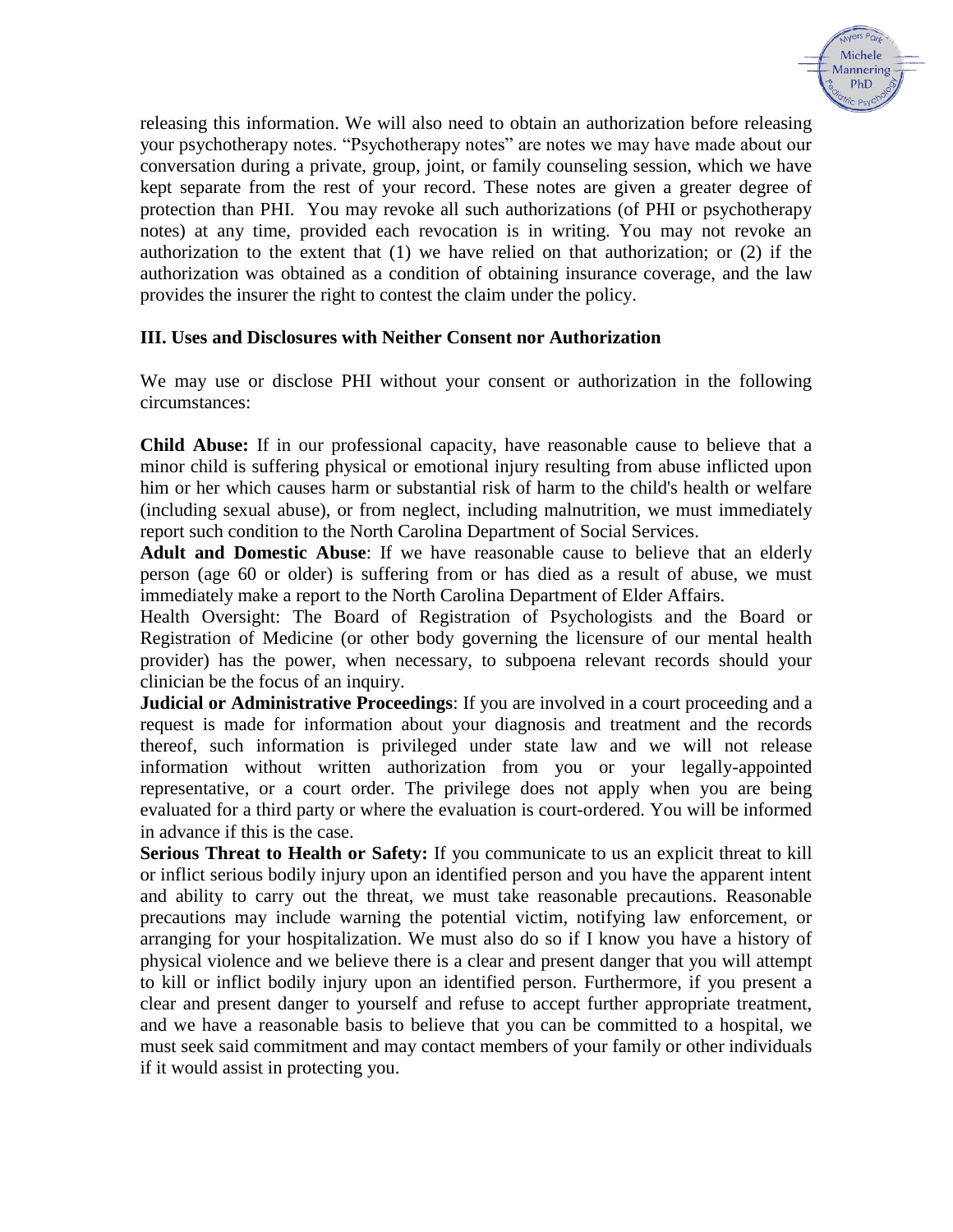

## **IV. Patient's Rights and Mental Health Provider's Duties**

#### Patient's Rights:

Right to Request Restrictions – You have the right to request restrictions on certain uses and disclosures of protected health information about you. However, I am not required to agree to a restriction you request.

Right to Receive Confidential Communications by Alternative Means and at Alternative Locations – You have the right to request and receive confidential communications of PHI by alternative means and at alternative locations. (For example, you may not want a family member to know that you are seeing me. Upon your request, I will send your bills to another address.)

Right to Inspect and Copy  $-$  You have the right to inspect or obtain a copy (or both) of PHI and psychotherapy notes in our mental health and billing records used to make decisions about you for as long as the PHI is maintained in the record. We may deny your access to PHI under certain circumstances, but in some cases, you may have this decision reviewed. On your request, we will discuss with you the details of the request and denial process.

Right to Amend – You have the right to request an amendment of PHI for as long as the PHI is maintained in the record. We may deny your request. On your request, we will discuss with you the details of the amendment process.

Right to an Accounting  $-$  You generally have the right to receive an accounting of disclosures of PHI for which you have neither provided consent nor authorization (as described in Section III of this Notice). On your request, we will discuss with you the details of the accounting process.

Right to a Paper Copy  $-$  You have the right to obtain a paper copy of the notice from me upon request, even if you have agreed to receive the notice electronically.

#### **Mental Health Provider's Duties:**

We are required by law to maintain the privacy of PHI and to provide you with a notice of my legal duties and privacy practices with respect to PHI.

We reserve the right to change the privacy policies and practices described in this notice. Unless we notify you of such changes, however, we are required to abide by the terms currently in effect. If we revise our policies and procedures while you are in active treatment, we will provide you with a copy of the new policies in person, by mail, or by email.

### **V. Questions and Complaints**

If you have questions about this notice, disagree with a decision we make about access to your records, or have other concerns about your privacy rights, you may contact Michele Mannering, Ph.D. at 704-497-9683. If you believe that your privacy rights have been